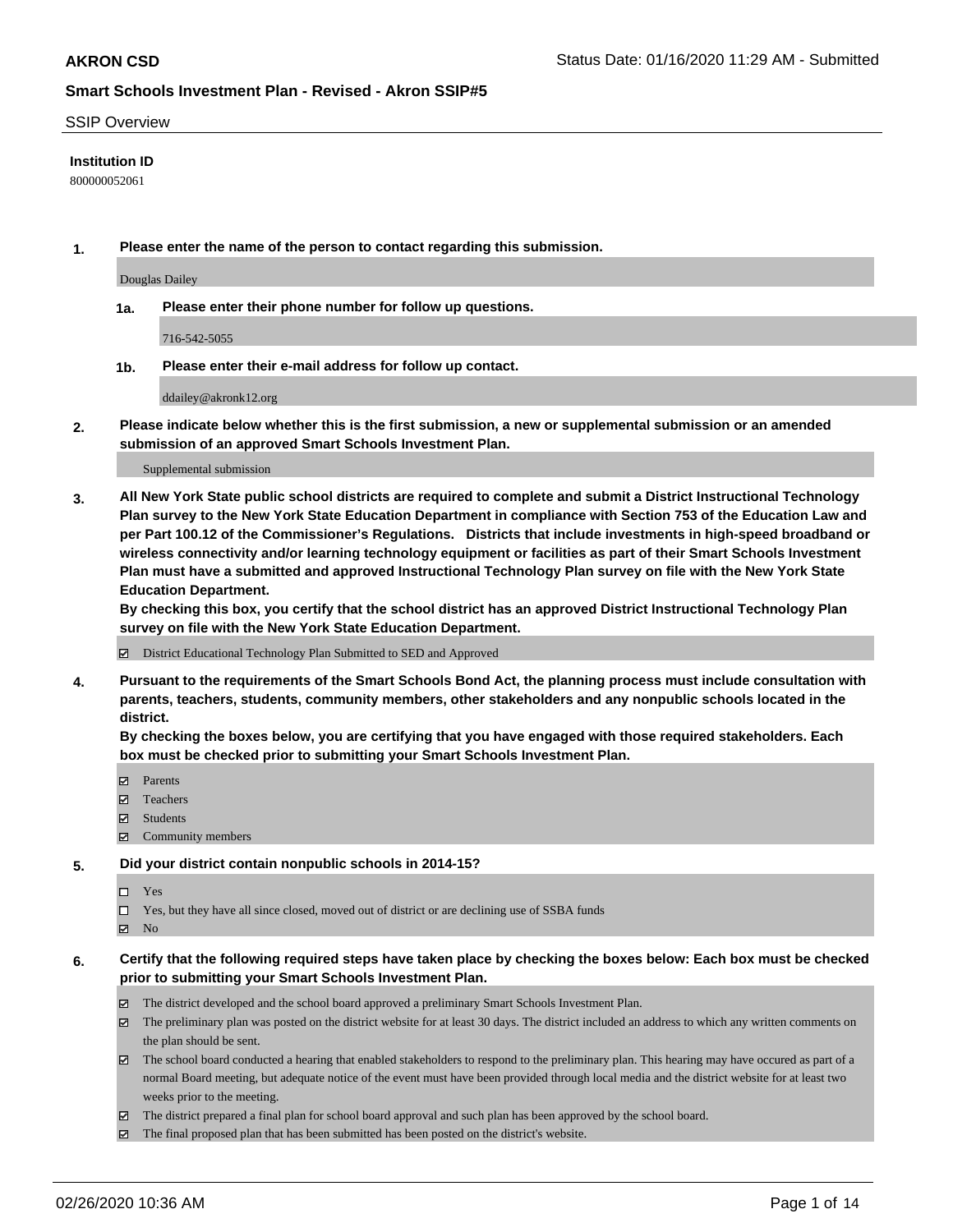SSIP Overview

**6a. Please upload the proposed Smart Schools Investment Plan (SSIP) that was posted on the district's website, along with any supporting materials. Note that this should be different than your recently submitted Educational Technology Survey. The Final SSIP, as approved by the School Board, should also be posted on the website and remain there during the course of the projects contained therein.**

Preliminary Akron Smart Schools Investment Plan 5 .docx

**6b. Enter the webpage address where the final Smart Schools Investment Plan is posted. The Plan should remain posted for the life of the included projects.**

https://www.akronschools.org/Page/5396

**7. Please enter an estimate of the total number of students and staff that will benefit from this Smart Schools Investment Plan based on the cumulative projects submitted to date.**

1,550

**8. An LEA/School District may partner with one or more other LEA/School Districts to form a consortium to pool Smart Schools Bond Act funds for a project that meets all other Smart School Bond Act requirements. Each school district participating in the consortium will need to file an approved Smart Schools Investment Plan for the project and submit a signed Memorandum of Understanding that sets forth the details of the consortium including the roles of each respective district.**

 $\Box$  The district plans to participate in a consortium to partner with other school district(s) to implement a Smart Schools project.

## **9. Please enter the name and 6-digit SED Code for each LEA/School District participating in the Consortium.**

| <b>Partner LEA/District</b> | <b>ISED BEDS Code</b> |
|-----------------------------|-----------------------|
| (No Response)               | (No Response)         |

## **10. Please upload a signed Memorandum of Understanding with all of the participating Consortium partners.**

(No Response)

**11. Your district's Smart Schools Bond Act Allocation is:**

\$1,255,318

## **12. Final 2014-15 BEDS Enrollment to calculate Nonpublic Sharing Requirement**

|            | Public Enrollment | Nonpublic Enrollment | <b>Total Enrollment</b> | Nonpublic Percentage |
|------------|-------------------|----------------------|-------------------------|----------------------|
| Enrollment | .402              |                      | .402.00                 | 0.00                 |

**13. This table compares each category budget total, as entered in that category's page, to the total expenditures listed in the category's expenditure table. Any discrepancies between the two must be resolved before submission.**

|                                          | Sub-Allocations | <b>Expenditure Totals</b> | <b>Difference</b> |
|------------------------------------------|-----------------|---------------------------|-------------------|
| <b>School Connectivity</b>               | 0.00            | 0.00                      | 0.00              |
| Connectivity Projects for<br>Communities | 0.00            | 0.00                      | 0.00              |
| Classroom Technology                     | 127,875.00      | 127,875.00                | 0.00              |
| Pre-Kindergarten Classrooms              | 0.00            | 0.00                      | 0.00              |
| Replace Transportable<br>Classrooms      | 0.00            | 0.00                      | 0.00              |
| <b>High-Tech Security Features</b>       | 0.00            | 0.00                      | 0.00              |
| Nonpublic Loan                           | 0.00            | 0.00                      | 0.00              |
| Totals:                                  |                 |                           |                   |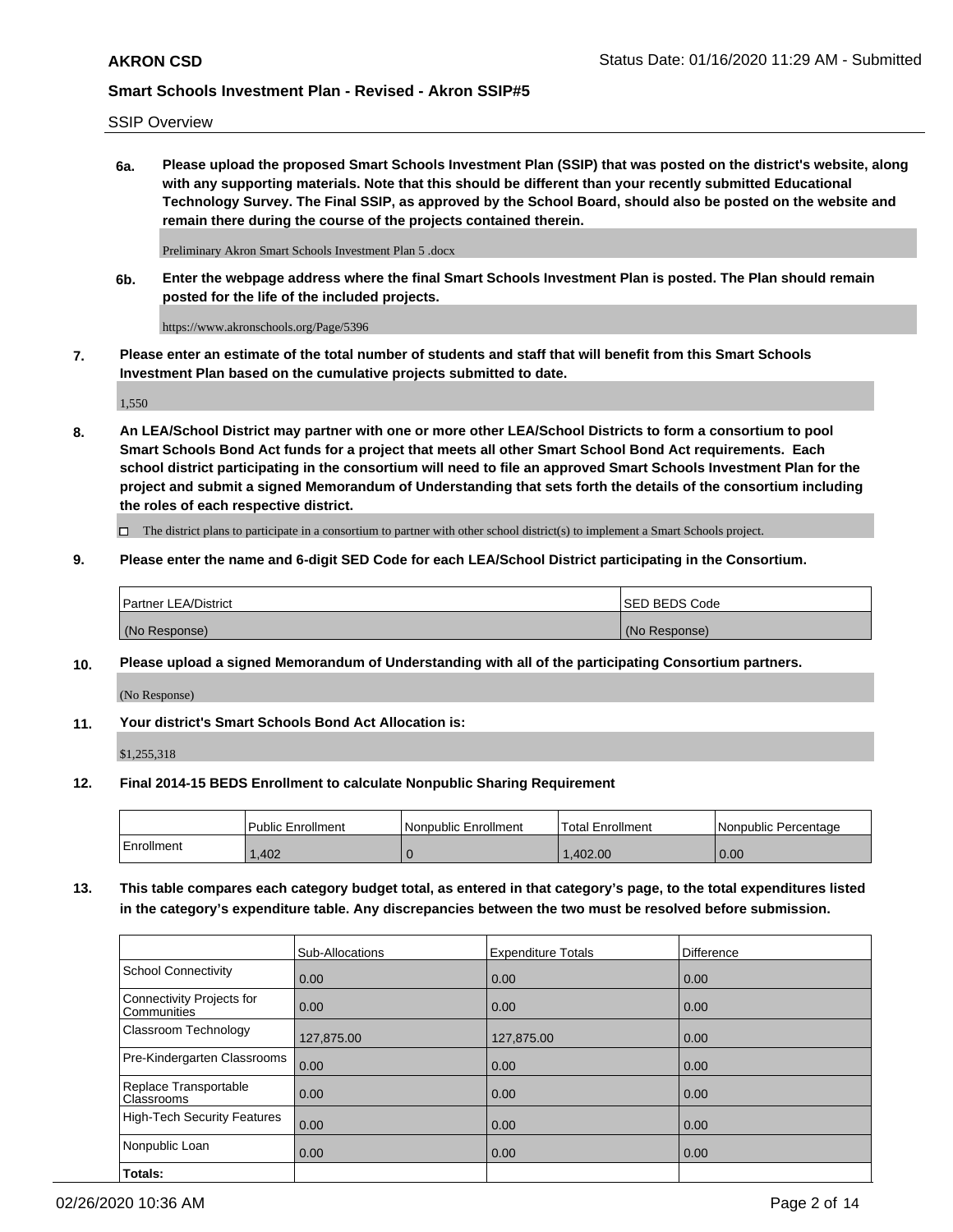SSIP Overview

| Sub-Allocations | Expenditure Totals | <b>Difference</b> |
|-----------------|--------------------|-------------------|
| 127,875         | 127,875            |                   |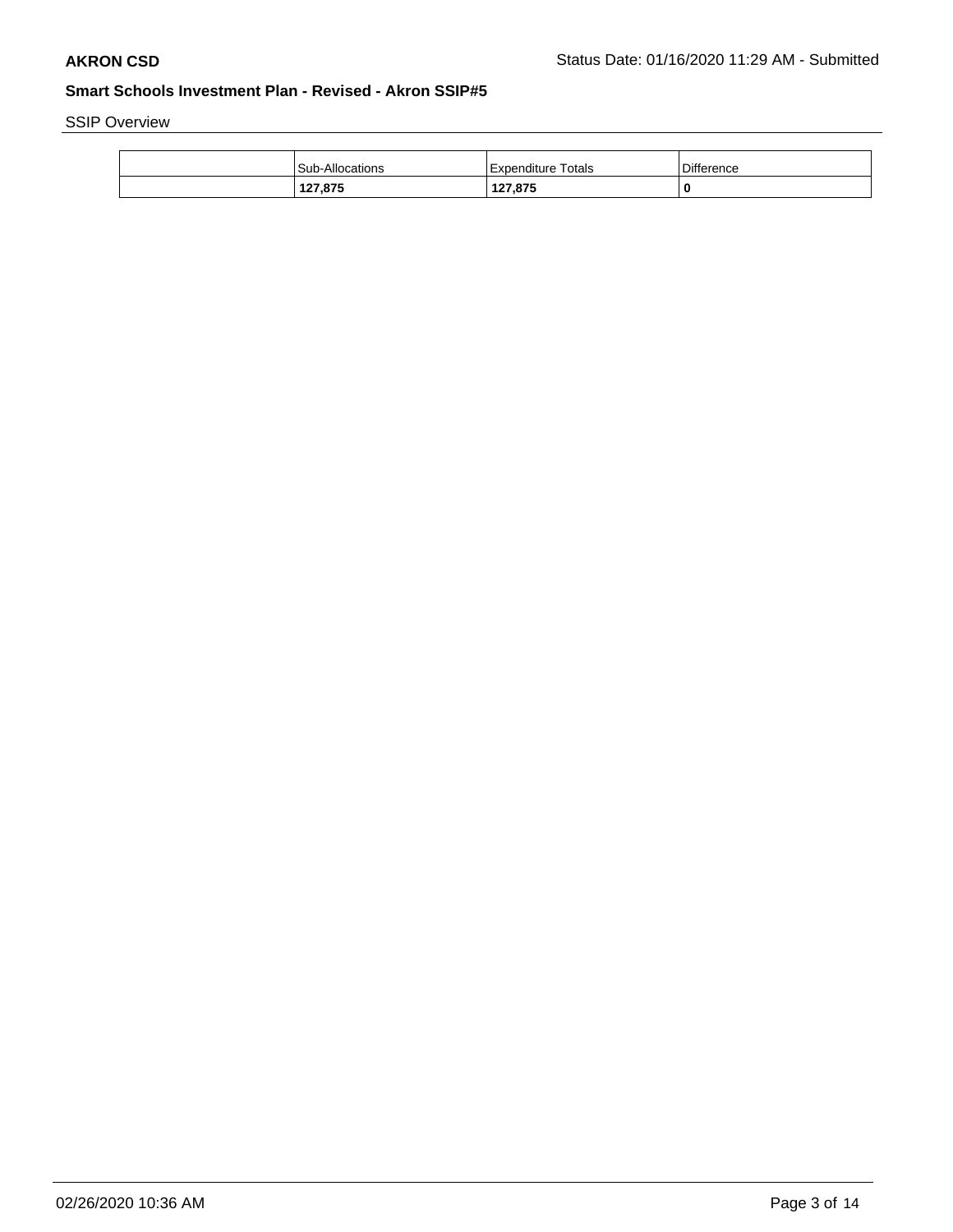School Connectivity

- **1. In order for students and faculty to receive the maximum benefit from the technology made available under the Smart Schools Bond Act, their school buildings must possess sufficient connectivity infrastructure to ensure that devices can be used during the school day. Smart Schools Investment Plans must demonstrate that:**
	- **• sufficient infrastructure that meets the Federal Communications Commission's 100 Mbps per 1,000 students standard currently exists in the buildings where new devices will be deployed, or**
	- **• is a planned use of a portion of Smart Schools Bond Act funds, or**
	- **• is under development through another funding source.**

**Smart Schools Bond Act funds used for technology infrastructure or classroom technology investments must increase the number of school buildings that meet or exceed the minimum speed standard of 100 Mbps per 1,000 students and staff within 12 months. This standard may be met on either a contracted 24/7 firm service or a "burstable" capability. If the standard is met under the burstable criteria, it must be:**

**1. Specifically codified in a service contract with a provider, and**

**2. Guaranteed to be available to all students and devices as needed, particularly during periods of high demand, such as computer-based testing (CBT) periods.**

**Please describe how your district already meets or is planning to meet this standard within 12 months of plan submission.**

(No Response)

**1a. If a district believes that it will be impossible to meet this standard within 12 months, it may apply for a waiver of this requirement, as described on the Smart Schools website. The waiver must be filed and approved by SED prior to submitting this survey.**

 $\Box$  By checking this box, you are certifying that the school district has an approved waiver of this requirement on file with the New York State Education Department.

**2. Connectivity Speed Calculator (Required). If the district currently meets the required speed, enter "Currently Met" in the last box: Expected Date When Required Speed Will be Met.**

|                  | l Number of     | Required Speed | Current Speed in | Expected Speed  | Expected Date                           |
|------------------|-----------------|----------------|------------------|-----------------|-----------------------------------------|
|                  | <b>Students</b> | In Mbps        | l Mbps           | to be Attained  | When Required                           |
|                  |                 |                |                  |                 | l Within 12 Months ISpeed Will be Met l |
| Calculated Speed | (No Response)   | 0.00           | (No Response)    | l (No Response) | l (No Response)                         |

**3. Describe how you intend to use Smart Schools Bond Act funds for high-speed broadband and/or wireless connectivity projects in school buildings.**

(No Response)

**4. Describe the linkage between the district's District Instructional Technology Plan and how the proposed projects will improve teaching and learning. (There should be a link between your response to this question and your responses to Question 1 in Section IV - NYSED Initiatives Alignment: "Explain how the district use of instructional technology will serve as a part of a comprehensive and sustained effort to support rigorous academic standards attainment and performance improvement for students."** 

**Your answer should also align with your answers to the questions in Section II - Strategic Technology Planning and the associated Action Steps in Section III - Action Plan.)**

(No Response)

**5. If the district wishes to have students and staff access the Internet from wireless devices within the school building, or in close proximity to it, it must first ensure that it has a robust Wi-Fi network in place that has sufficient bandwidth to meet user demand.**

**Please describe how you have quantified this demand and how you plan to meet this demand.**

(No Response)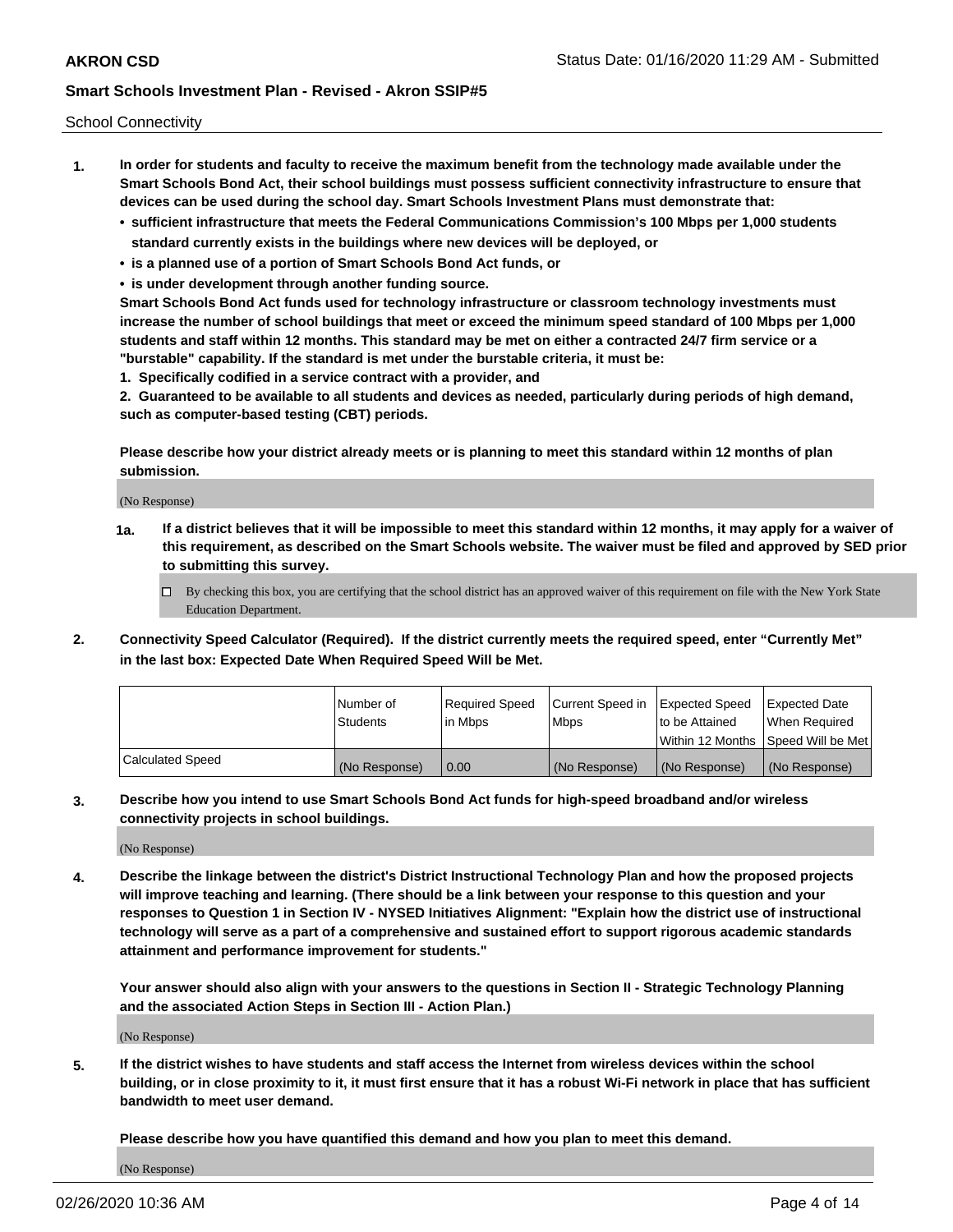School Connectivity

**6. Smart Schools plans with any expenditures in the School Connectivity category require a project number from the Office of Facilities Planning. Districts must submit an SSBA LOI and receive project numbers prior to submitting the SSIP. As indicated on the LOI, some projects may be eligible for a streamlined review and will not require a building permit.**

**Please indicate on a separate row each project number given to you by the Office of Facilities Planning.**

| Project Number |  |
|----------------|--|
| (No Response)  |  |

**7. Certain high-tech security and connectivity infrastructure projects may be eligible for an expedited review process as determined by the Office of Facilities Planning.**

## **Was your project deemed eligible for streamlined review?**

(No Response)

## **8. Include the name and license number of the architect or engineer of record.**

| Name          | License Number |
|---------------|----------------|
| (No Response) | (No Response)  |

### **9. Public Expenditures – Loanable (Counts toward the nonpublic loan calculation)**

| Select the allowable expenditure type.<br>Repeat to add another item under each type. | <b>PUBLIC</b> Items to be<br>l Purchased | Quantity           | Cost Per Item    | <b>Total Cost</b> |
|---------------------------------------------------------------------------------------|------------------------------------------|--------------------|------------------|-------------------|
| (No Response)                                                                         | (No Response)                            | l (No<br>Response) | (No<br>Response) | $\overline{0.00}$ |
|                                                                                       |                                          | 0                  | 0.00             |                   |

## **10. Public Expenditures – Non-Loanable (Does not count toward nonpublic loan calculation)**

| Select the allowable expenditure<br>type.      | <b>PUBLIC</b> Items to be purchased | Quantity      | Cost per Item | <b>Total Cost</b> |
|------------------------------------------------|-------------------------------------|---------------|---------------|-------------------|
| Repeat to add another item under<br>each type. |                                     |               |               |                   |
| (No Response)                                  | (No Response)                       | (No Response) | (No Response) | 0.00              |
|                                                |                                     |               | 0.00          |                   |

#### **11. Final 2014-15 BEDS Enrollment to calculate Nonpublic Sharing Requirement (no changes allowed.)**

|            | Public Enrollment | Nonpublic Enrollment | <b>Total Enrollment</b> | l Nonpublic Percentage |
|------------|-------------------|----------------------|-------------------------|------------------------|
| Enrollment | ,402              |                      | .402.00                 | 0.00                   |

### **12. Total Public Budget - Loanable (Counts toward the nonpublic loan calculation)**

|                                                      | Public Allocations | <b>Estimated Nonpublic Loan</b><br>Amount | Estimated Total Sub-Allocations |
|------------------------------------------------------|--------------------|-------------------------------------------|---------------------------------|
| Network/Access Costs                                 | (No Response)      | 0.00                                      | 0.00                            |
| School Internal Connections and<br><b>Components</b> | (No Response)      | 0.00                                      | 0.00                            |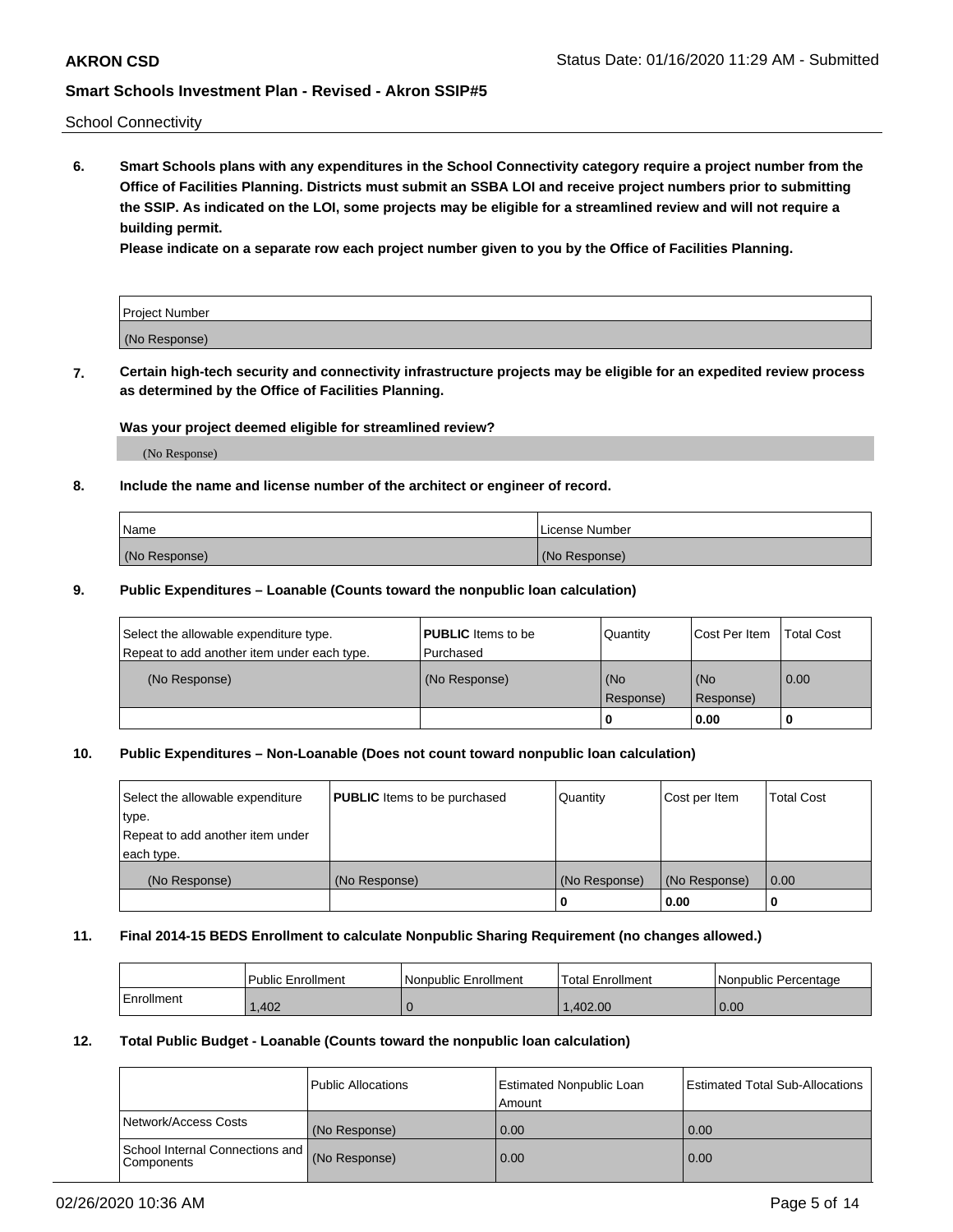School Connectivity

|         | Public Allocations | <b>Estimated Nonpublic Loan</b><br>l Amount | <b>Estimated Total Sub-Allocations</b> |
|---------|--------------------|---------------------------------------------|----------------------------------------|
| l Other | (No Response)      | 0.00                                        | 0.00                                   |
| Totals: | 0.00               | 0                                           |                                        |

# **13. Total Public Budget – Non-Loanable (Does not count toward the nonpublic loan calculation)**

|                                                   | Sub-<br>Allocation |
|---------------------------------------------------|--------------------|
| Network/Access Costs                              | (No Response)      |
| Outside Plant Costs                               | (No Response)      |
| <b>School Internal Connections and Components</b> | (No Response)      |
| Professional Services                             | (No Response)      |
| Testing                                           | (No Response)      |
| <b>Other Upfront Costs</b>                        | (No Response)      |
| <b>Other Costs</b>                                | (No Response)      |
| Totals:                                           | 0.00               |

# **14. School Connectivity Totals**

|                          | Total Sub-Allocations |
|--------------------------|-----------------------|
| Total Loanable Items     | 0.00                  |
| Total Non-Ioanable Items | 0.00                  |
| Totals:                  | 0                     |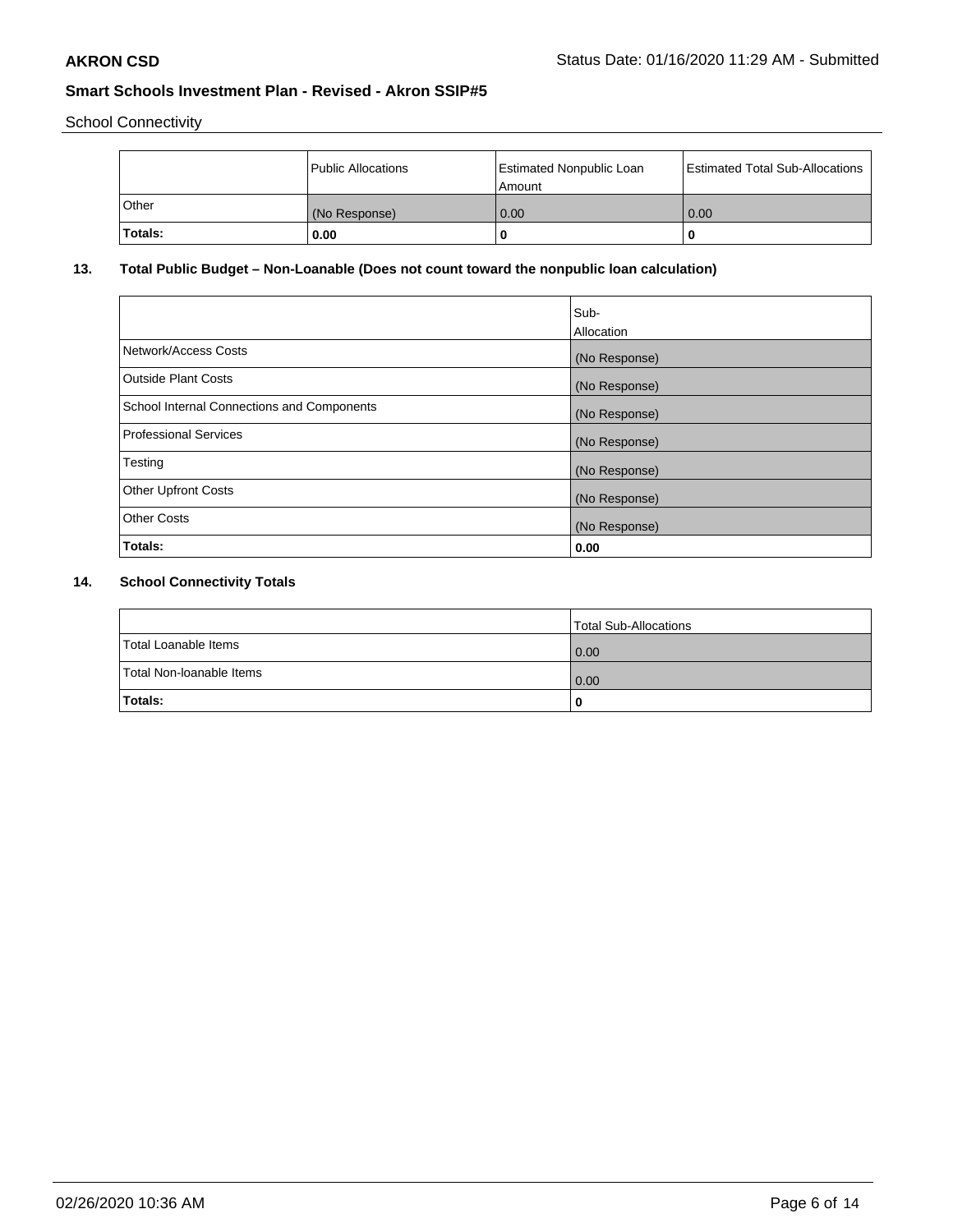Community Connectivity (Broadband and Wireless)

**1. Describe how you intend to use Smart Schools Bond Act funds for high-speed broadband and/or wireless connectivity projects in the community.**

(No Response)

**2. Please describe how the proposed project(s) will promote student achievement and increase student and/or staff access to the Internet in a manner that enhances student learning and/or instruction outside of the school day and/or school building.**

(No Response)

**3. Community connectivity projects must comply with all the necessary local building codes and regulations (building and related permits are not required prior to plan submission).**

 $\Box$  I certify that we will comply with all the necessary local building codes and regulations.

**4. Please describe the physical location of the proposed investment.**

(No Response)

**5. Please provide the initial list of partners participating in the Community Connectivity Broadband Project, along with their Federal Tax Identification (Employer Identification) number.**

| <b>Project Partners</b> | l Federal ID # |
|-------------------------|----------------|
| (No Response)           | (No Response)  |

**6. Please detail the type, quantity, per unit cost and total cost of the eligible items under each sub-category.**

| Select the allowable expenditure | Item to be purchased | Quantity      | Cost per Item | <b>Total Cost</b> |
|----------------------------------|----------------------|---------------|---------------|-------------------|
| type.                            |                      |               |               |                   |
| Repeat to add another item under |                      |               |               |                   |
| each type.                       |                      |               |               |                   |
| (No Response)                    | (No Response)        | (No Response) | (No Response) | 0.00              |
|                                  |                      | o             | 0.00          |                   |

**7. If you are submitting an allocation for Community Connectivity, complete this table.**

**Note that the calculated Total at the bottom of the table must equal the Total allocation for this category that you entered in the SSIP Overview overall budget.**

|                                    | Sub-Allocation |
|------------------------------------|----------------|
| Network/Access Costs               | (No Response)  |
| Outside Plant Costs                | (No Response)  |
| <b>Tower Costs</b>                 | (No Response)  |
| <b>Customer Premises Equipment</b> | (No Response)  |
| <b>Professional Services</b>       | (No Response)  |
| Testing                            | (No Response)  |
| <b>Other Upfront Costs</b>         | (No Response)  |
| <b>Other Costs</b>                 | (No Response)  |
| Totals:                            | 0.00           |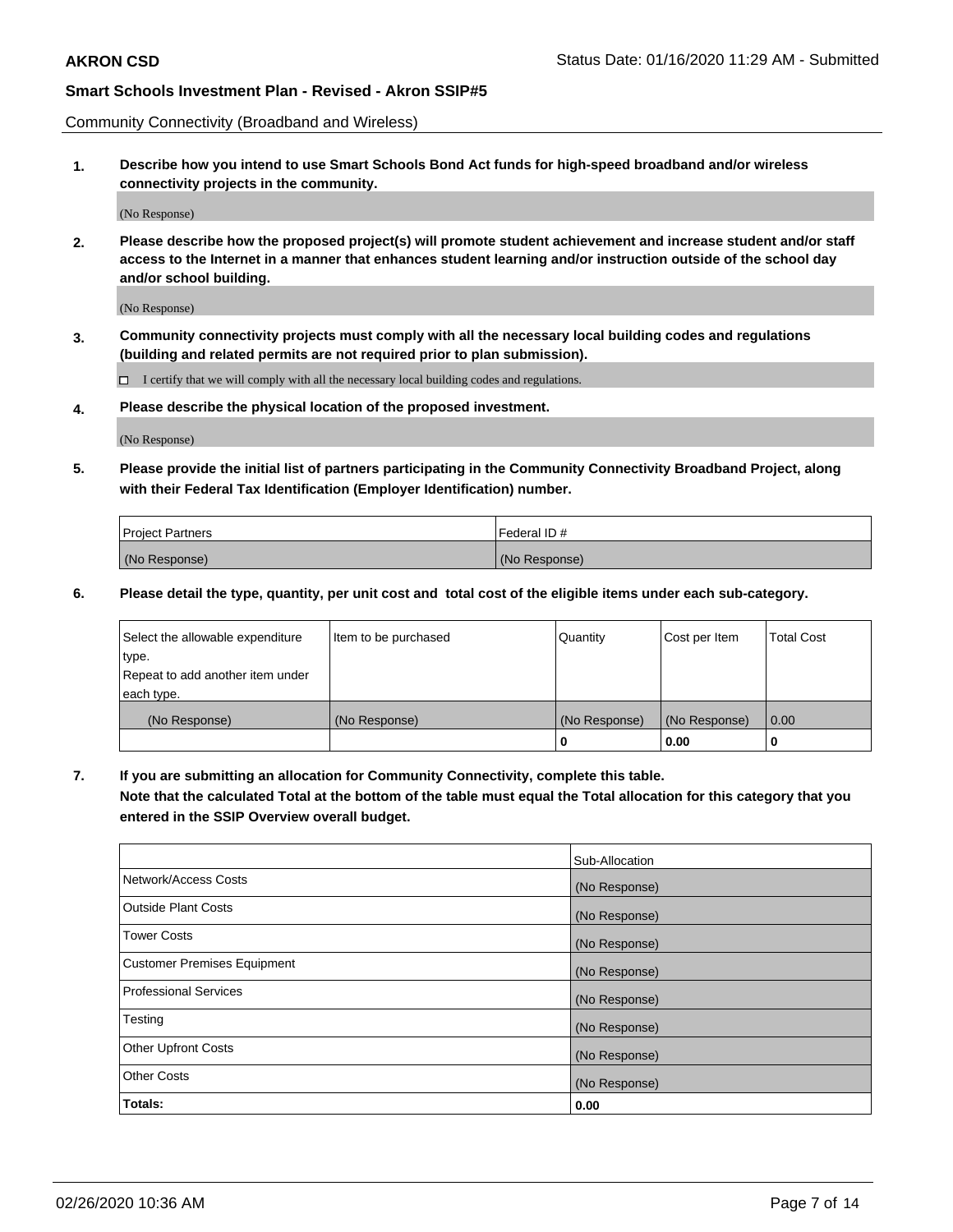### Classroom Learning Technology

**1. In order for students and faculty to receive the maximum benefit from the technology made available under the Smart Schools Bond Act, their school buildings must possess sufficient connectivity infrastructure to ensure that devices can be used during the school day. Smart Schools Investment Plans must demonstrate that sufficient infrastructure that meets the Federal Communications Commission's 100 Mbps per 1,000 students standard currently exists in the buildings where new devices will be deployed, or is a planned use of a portion of Smart Schools Bond Act funds, or is under development through another funding source. Smart Schools Bond Act funds used for technology infrastructure or classroom technology investments must increase the number of school buildings that meet or exceed the minimum speed standard of 100 Mbps per 1,000 students and staff within 12 months. This standard may be met on either a contracted 24/7 firm service or a "burstable" capability. If the standard is met under the burstable criteria, it must be: 1. Specifically codified in a service contract with a provider, and**

**2. Guaranteed to be available to all students and devices as needed, particularly during periods of high demand, such as computer-based testing (CBT) periods.**

**Please describe how your district already meets or is planning to meet this standard within 12 months of plan submission.**

This district already meets the minimum standard of 100 Mbps per 1,000 students. A previous SSIP replaced all switches in all wiring closets, replaced the core switch in the server room, and added an 802.11 a/c access point in every room. Our fiber backcone connected to Erie 1 BOCES gives us a 10Gb pipe to the internet with 10Gb to all of our switches.

- **1a. If a district believes that it will be impossible to meet this standard within 12 months, it may apply for a waiver of this requirement, as described on the Smart Schools website. The waiver must be filed and approved by SED prior to submitting this survey.**
	- By checking this box, you are certifying that the school district has an approved waiver of this requirement on file with the New York State Education Department.
- **2. Connectivity Speed Calculator (Required). If the district currently meets the required speed, enter "Currently Met" in the last box: Expected Date When Required Speed Will be Met.**

|                  | l Number of<br>Students | Required Speed<br>lin Mbps | Current Speed in Expected Speed<br><b>Mbps</b> | Ito be Attained  | Expected Date<br>When Reauired |
|------------------|-------------------------|----------------------------|------------------------------------------------|------------------|--------------------------------|
|                  |                         |                            |                                                | Within 12 Months | Speed Will be Met              |
| Calculated Speed | .360                    | 136.00                     | 1000                                           | 1000             | current                        |

**3. If the district wishes to have students and staff access the Internet from wireless devices within the school building, or in close proximity to it, it must first ensure that it has a robust Wi-Fi network in place that has sufficient bandwidth to meet user demand.**

**Please describe how you have quantified this demand and how you plan to meet this demand.**

This demand was addressed in a previous SSIP. This previously submitted SSIP replaced and expanded the number of access points to 190. These new access points will be 802.11ac and will be located in every instructional room and multiple access points in larger areas (cafeterias, auditorium, gyms, etc.). Also replaced was every network switch in every wiring closet and our core switch in the server room. These new switches will allow for the power over ethernet (POE) that the new access points require. This SSIP has been fully implemented at this time.

**4. All New York State public school districts are required to complete and submit an Instructional Technology Plan survey to the New York State Education Department in compliance with Section 753 of the Education Law and per Part 100.12 of the Commissioner's Regulations.**

**Districts that include educational technology purchases as part of their Smart Schools Investment Plan must have a submitted and approved Instructional Technology Plan survey on file with the New York State Education Department.**

 $\boxtimes$  By checking this box, you are certifying that the school district has an approved Instructional Technology Plan survey on file with the New York State Education Department.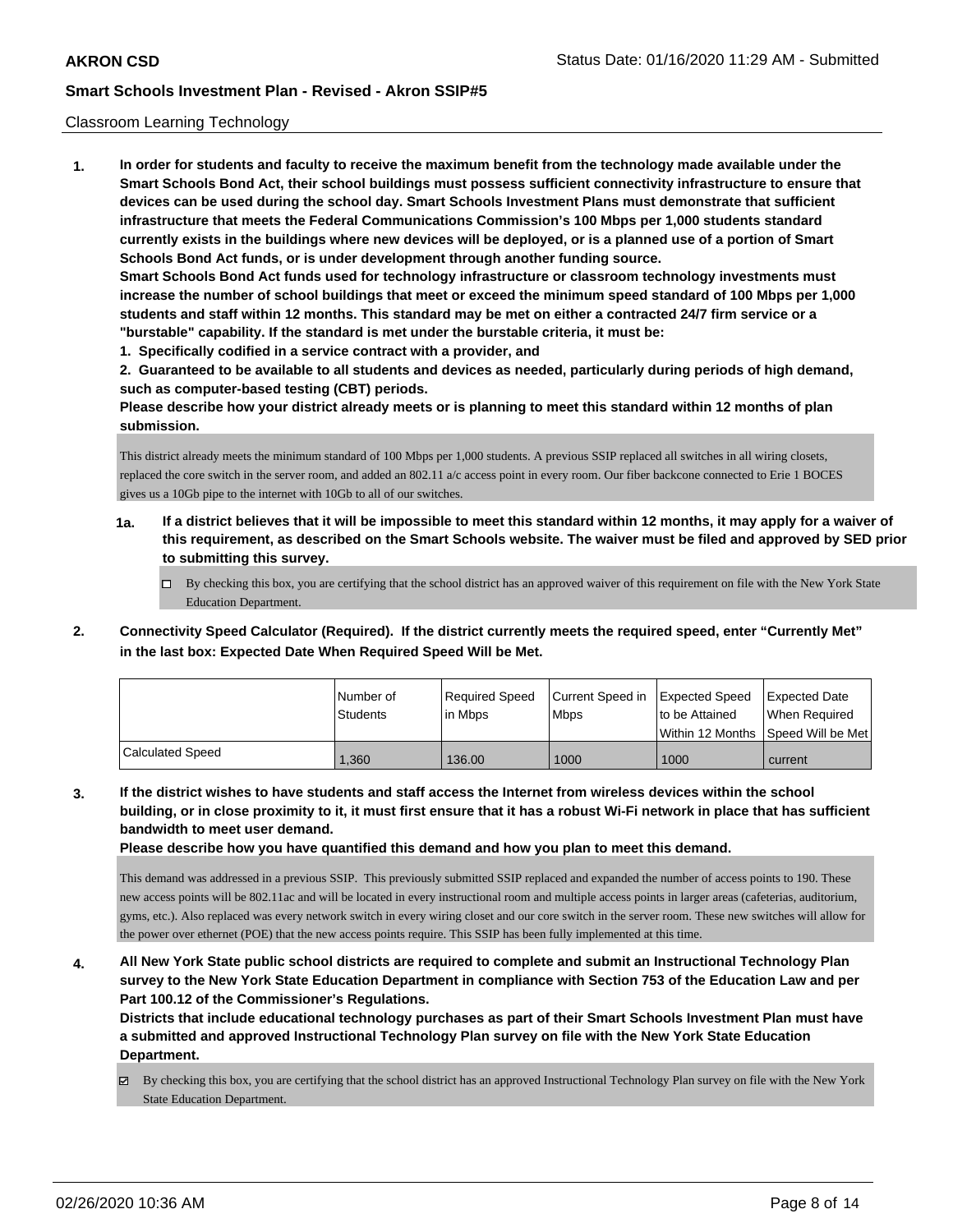## Classroom Learning Technology

**5. Describe the devices you intend to purchase and their compatibility with existing or planned platforms or systems. Specifically address the adequacy of each facility's electrical, HVAC and other infrastructure necessary to install and support the operation of the planned technology.**

The district is purchasing Chromebooks and cases in this SSIP. With the purchase of these Chromebooks the district has been built a Google for Education domain and has migrated the current email system to Gmail. These devices are designed to work in conjunction with our learning management system, giving students 24/7 access to the content being provided by their teachers and resources available on the internet. The wireless infrastructure has been addressed with a previous SSIP. HVAC and electrical are not expected to be impacted. There will be a reduction of desktop PCs in the district. "Charging stations" in the libraries, cafeterias, and classrooms will be established for students who forget to charge their device or deplete their charge throughout the day.

### **6. Describe how the proposed technology purchases will:**

- **> enhance differentiated instruction;**
- **> expand student learning inside and outside the classroom;**
- **> benefit students with disabilities and English language learners; and**
- **> contribute to the reduction of other learning gaps that have been identified within the district.**

**The expectation is that districts will place a priority on addressing the needs of students who struggle to succeed in a rigorous curriculum. Responses in this section should specifically address this concern and align with the district's Instructional Technology Plan (in particular Question 2 of E. Curriculum and Instruction: "Does the district's instructional technology plan address the needs of students with disabilities to ensure equitable access to instruction, materials and assessments?" and Question 3 of the same section: "Does the district's instructional technology plan address the provision of assistive technology specifically for students with disabilities to ensure access to and participation in the general curriculum?")**

**In addition, describe how the district ensures equitable access to instruction, materials and assessments and participation in the general curriculum for both SWD and English Language Learners/Multilingual Learners (ELL/MLL) students.**

These devices in conjunction with our learning management system will give students 24/7 access to valuable content from the teachers and the abundant amount of information available from internet sources. Studies show that these types of devices increase the amount of student engagement in the classroom and at home. These devices increase the ability for students to work collaboratively with other students within their class, school, district, state, nation and world. Students can collaborate in a virtual environment without being physically near each other increasing the amount of collaboration time beyond the traditional class period. These devices in conjunction with our learning management system, Google domain, and Gmail allow for electronic transfer of assignments and assessments. This electronic transfer allows for quicker feedback from teachers on how students are doing. These devices allow our teachers the opportunity to explore "flipped classroom" environments where much of the students learning is done outside of the classroom allowing the teacher more time for differentiated instruction when the students come back to class. Applications and extensions associated with Google for Education allow differentiated instruction for students by presenting material to the student at their own pace, ability level, or with proper modification. Chromebooks are a vehicle for assistive technology for our students with disabilities and ELL students. The devices allow programs such as Google translate, Co:Writer, and Snap & Read that will provide access to the curriculum for these students. Having a 24/7 device allows our students a greater opportunity to practice, remediate, and reinforce instruction that occurred during the school day. Since these devices are internet driven it is easier to integrate subjects and real world issues.

# **7. Where appropriate, describe how the proposed technology purchases will enhance ongoing communication with parents and other stakeholders and help the district facilitate technology-based regional partnerships, including distance learning and other efforts.**

These devices give students the ability to show parents what they are doing in school. The proposed technology allows for parents to see their childs progress in each content area through the learning management system 'Parent Portal'. By parents getting involved with what the student is doing in school it increases communication and collaboration between home and school. The collaborative nature of Google Apps for Education increase the ability for students to work with other students within their class, school, district, state, nation and world. Students can collaborate in a virtual environment without being physically near each other increasing the amount of collaboration time beyond the traditional class period. The cameras built in to these devices allow for face to face collaboration meetings with other students anywhere in the world.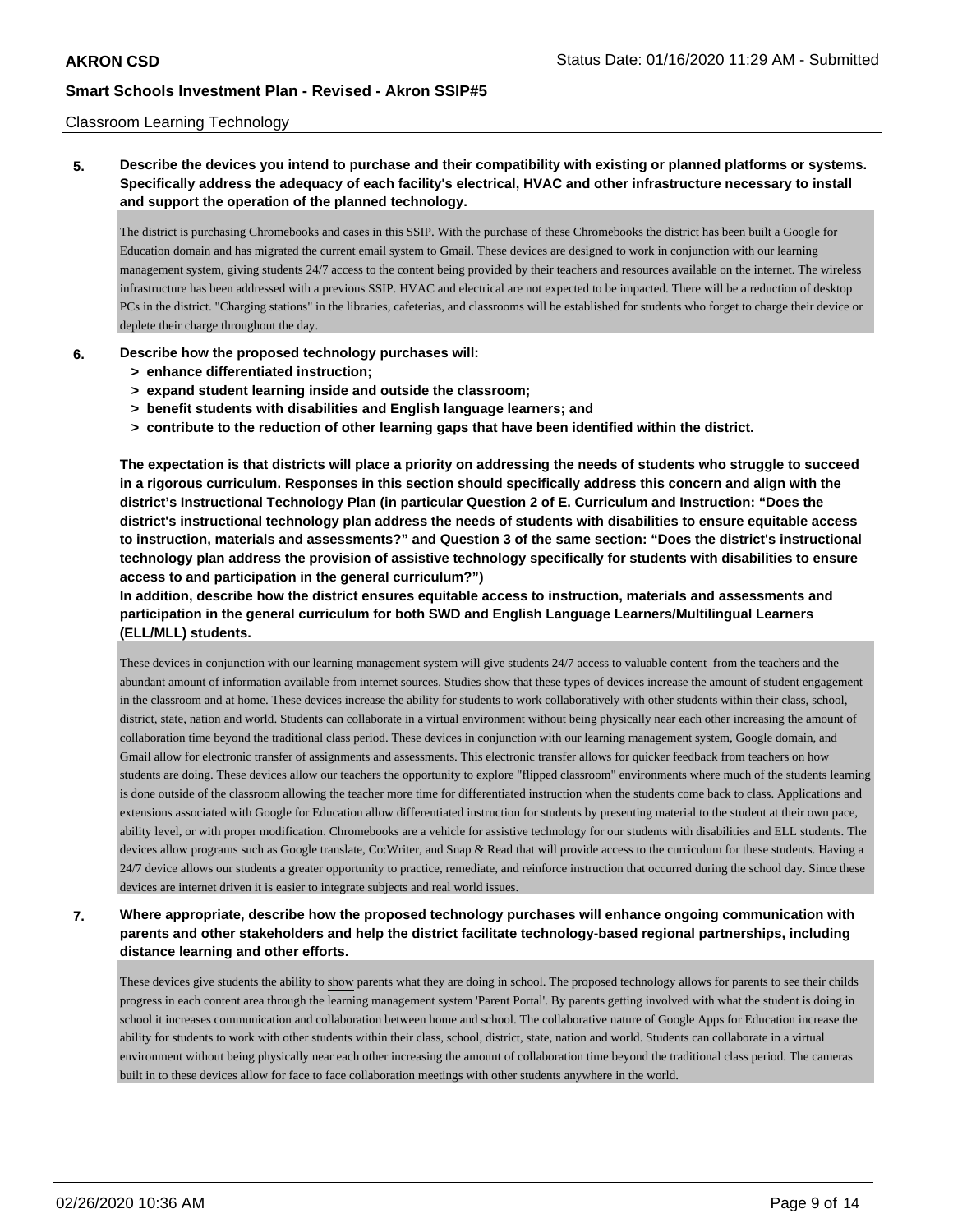### Classroom Learning Technology

**8. Describe the district's plan to provide professional development to ensure that administrators, teachers and staff can employ the technology purchased to enhance instruction successfully.**

**Note: This response should be aligned and expanded upon in accordance with your district's response to Question 1 of F. Professional Development of your Instructional Technology Plan: "Please provide a summary of professional development offered to teachers and staff, for the time period covered by this plan, to support technology to enhance teaching and learning. Please include topics, audience and method of delivery within your summary."**

Professional development will be ongoing and extensive throughout the summer and school year. The district has purchased BOCES services which include a Technology Integrator for 108 days out of the 180 day school year. Professional development will be provided via pull out and push in sessions with teachers and administrators. Pull-out sessions will be either half-day or full-day. Push-in sessions will typically be a period in length (approx. 42 minutes). Mass trainings will occur on staff development days.

| <b>Topic</b>            | <b>Audience</b> | <b>Method of Delivery</b> |
|-------------------------|-----------------|---------------------------|
| Intro to Schoolgy (LMS) | All             | pull-out                  |
| Advanced Schoology(LMS) | Teachers        | pull-out/push-in          |
| Chromebook basics       | All             | pull-out/push-in          |
| Intro to GAFE           | All             | mass training             |
| Gmail                   | All             | mass training/push-in     |
| Google drive            | All             | pull-out/push-in          |
| Google Docs             | All             | pull-out/push-in          |
| Google Slides           | All             | pull-out/push-in          |
| Google Forms            | All             | pull-out/push-in          |
| Goolge Sheets           | All             | pull-out/push-in          |
| Google Extensions       | All             | pull-out/push-in          |
| Goolge Apps             | All             | pull-out/push-in          |

**9. Districts must contact one of the SUNY/CUNY teacher preparation programs listed on the document on the left side of the page that supplies the largest number of the district's new teachers to request advice on innovative uses and best practices at the intersection of pedagogy and educational technology.**

By checking this box, you certify that you have contacted the SUNY/CUNY teacher preparation program that supplies the largest number of your new teachers to request advice on these issues.

**9a. Please enter the name of the SUNY or CUNY Institution that you contacted.**

SUNY Buffalo (UB)

**9b. Enter the primary Institution phone number.**

716-645-2000

**9c. Enter the name of the contact person with whom you consulted and/or will be collaborating with on innovative uses of technology and best practices.**

Dr. Elisabeth Etopio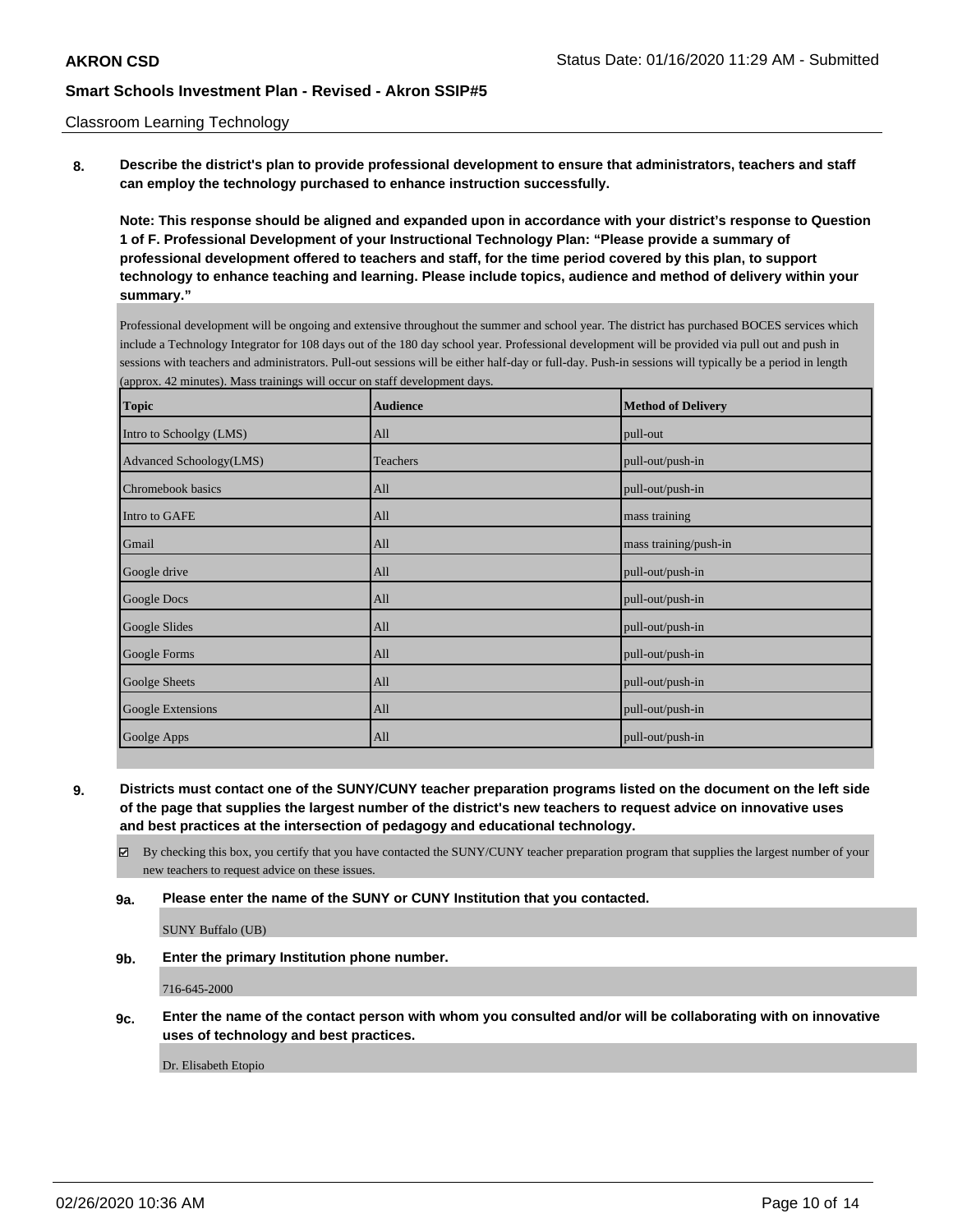### Classroom Learning Technology

**10. To ensure the sustainability of technology purchases made with Smart Schools funds, districts must demonstrate a long-term plan to maintain and replace technology purchases supported by Smart Schools Bond Act funds. This sustainability plan shall demonstrate a district's capacity to support recurring costs of use that are ineligible for Smart Schools Bond Act funding such as device maintenance, technical support, Internet and wireless fees, maintenance of hotspots, staff professional development, building maintenance and the replacement of incidental items. Further, such a sustainability plan shall include a long-term plan for the replacement of purchased devices and equipment at the end of their useful life with other funding sources.**

 $\boxtimes$  By checking this box, you certify that the district has a sustainability plan as described above.

**11. Districts must ensure that devices purchased with Smart Schools Bond funds will be distributed, prepared for use, maintained and supported appropriately. Districts must maintain detailed device inventories in accordance with generally accepted accounting principles.**

By checking this box, you certify that the district has a distribution and inventory management plan and system in place.

**12. Please detail the type, quantity, per unit cost and total cost of the eligible items under each sub-category.**

| Select the allowable expenditure | Iltem to be Purchased          | Quantity | Cost per Item | <b>Total Cost</b> |
|----------------------------------|--------------------------------|----------|---------------|-------------------|
| type.                            |                                |          |               |                   |
| Repeat to add another item under |                                |          |               |                   |
| each type.                       |                                |          |               |                   |
| <b>Other Costs</b>               | Google Chrome OS licenses      | 325      | 25.00         | 8,125.00          |
| <b>Other Costs</b>               | Chromebook cases               | 300      | 20.00         | 6,000.00          |
| <b>Laptop Computers</b>          | Chromebook 11 with touchscreen | 325      | 350.00        | 113,750.00        |
|                                  |                                | 950      | 395.00        | 127,875           |

## **13. Final 2014-15 BEDS Enrollment to calculate Nonpublic Sharing Requirement (no changes allowed.)**

|            | Public Enrollment | Nonpublic Enrollment | Total Enrollment | Nonpublic<br>l Percentage |
|------------|-------------------|----------------------|------------------|---------------------------|
| Enrollment | 1.402             |                      | 1.402.00         | 0.00                      |

### **14. If you are submitting an allocation for Classroom Learning Technology complete this table.**

|                         | Public School Sub-Allocation | <b>Estimated Nonpublic Loan</b><br>Amount<br>(Based on Percentage Above) | <b>Estimated Total Public and</b><br>Nonpublic Sub-Allocation |
|-------------------------|------------------------------|--------------------------------------------------------------------------|---------------------------------------------------------------|
| Interactive Whiteboards | 0.00                         | 0.00                                                                     | 0.00                                                          |
| Computer Servers        | 0.00                         | 0.00                                                                     | 0.00                                                          |
| Desktop Computers       | 0.00                         | 0.00                                                                     | 0.00                                                          |
| <b>Laptop Computers</b> | 113,750.00                   | 0.00                                                                     | 113,750.00                                                    |
| <b>Tablet Computers</b> | 0.00                         | 0.00                                                                     | 0.00                                                          |
| <b>Other Costs</b>      | 14,125.00                    | 0.00                                                                     | 14,125.00                                                     |
| Totals:                 | 127,875.00                   | 0                                                                        | 127,875                                                       |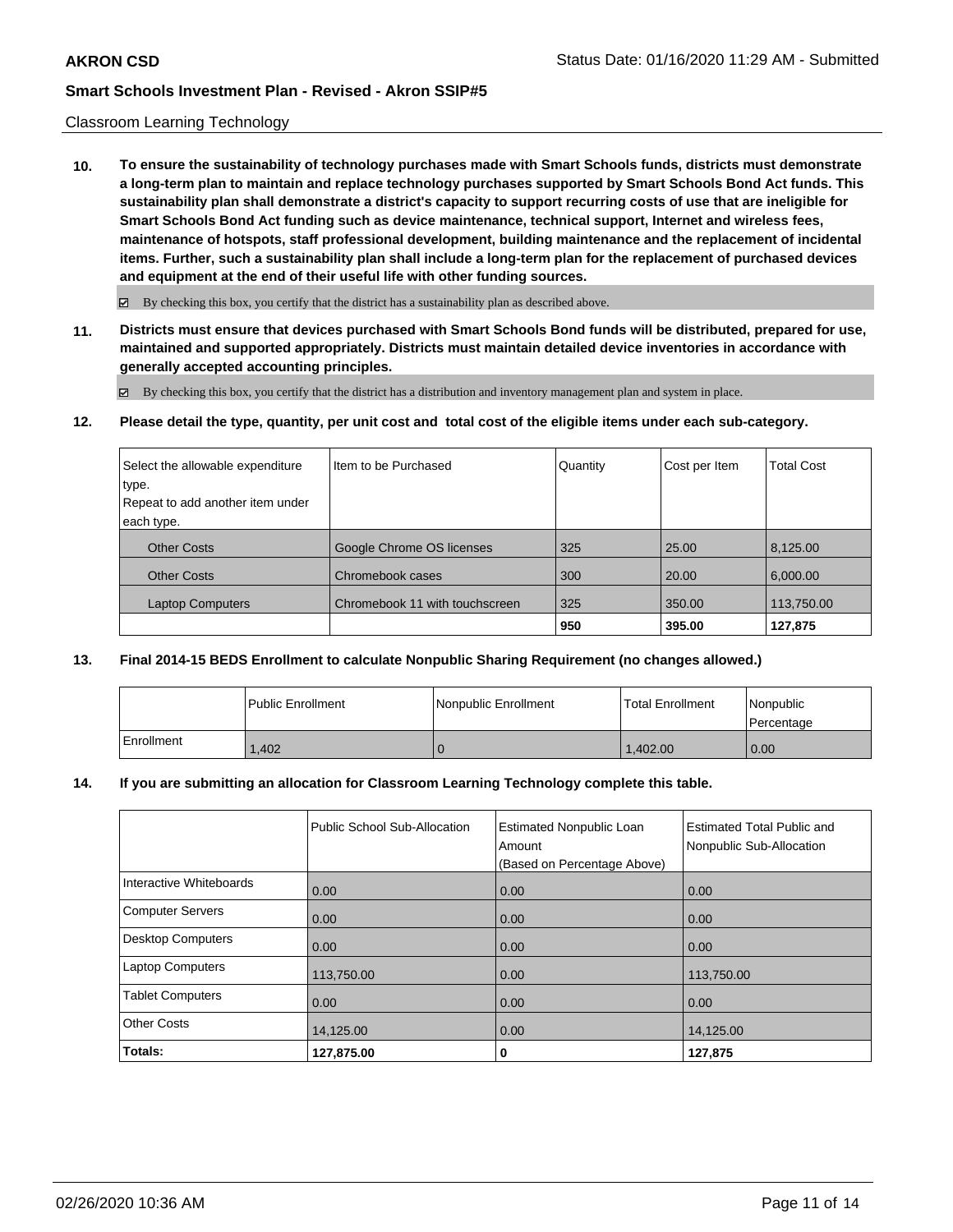### Pre-Kindergarten Classrooms

**1. Provide information regarding how and where the district is currently serving pre-kindergarten students and justify the need for additional space with enrollment projections over 3 years.**

(No Response)

- **2. Describe the district's plan to construct, enhance or modernize education facilities to accommodate prekindergarten programs. Such plans must include:**
	- **Specific descriptions of what the district intends to do to each space;**
	- **An affirmation that new pre-kindergarten classrooms will contain a minimum of 900 square feet per classroom;**
	- **The number of classrooms involved;**
	- **The approximate construction costs per classroom; and**
	- **Confirmation that the space is district-owned or has a long-term lease that exceeds the probable useful life of the improvements.**

(No Response)

**3. Smart Schools Bond Act funds may only be used for capital construction costs. Describe the type and amount of additional funds that will be required to support ineligible ongoing costs (e.g. instruction, supplies) associated with any additional pre-kindergarten classrooms that the district plans to add.**

(No Response)

**4. All plans and specifications for the erection, repair, enlargement or remodeling of school buildings in any public school district in the State must be reviewed and approved by the Commissioner. Districts that plan capital projects using their Smart Schools Bond Act funds will undergo a Preliminary Review Process by the Office of Facilities Planning.**

**Please indicate on a separate row each project number given to you by the Office of Facilities Planning.**

| Project Number |  |
|----------------|--|
| (No Response)  |  |
|                |  |

**5. Please detail the type, quantity, per unit cost and total cost of the eligible items under each sub-category.**

| Select the allowable expenditure | Item to be purchased | Quantity      | Cost per Item | <b>Total Cost</b> |
|----------------------------------|----------------------|---------------|---------------|-------------------|
| type.                            |                      |               |               |                   |
| Repeat to add another item under |                      |               |               |                   |
| each type.                       |                      |               |               |                   |
| (No Response)                    | (No Response)        | (No Response) | (No Response) | 0.00              |
|                                  |                      | υ             | 0.00          |                   |

**6. If you have made an allocation for Pre-Kindergarten Classrooms, complete this table. Note that the calculated Total at the bottom of the table must equal the Total allocation for this category that you entered in the SSIP Overview overall budget.**

|                                          | Sub-Allocation |
|------------------------------------------|----------------|
| Construct Pre-K Classrooms               | (No Response)  |
| Enhance/Modernize Educational Facilities | (No Response)  |
| <b>Other Costs</b>                       | (No Response)  |
| Totals:                                  | 0.00           |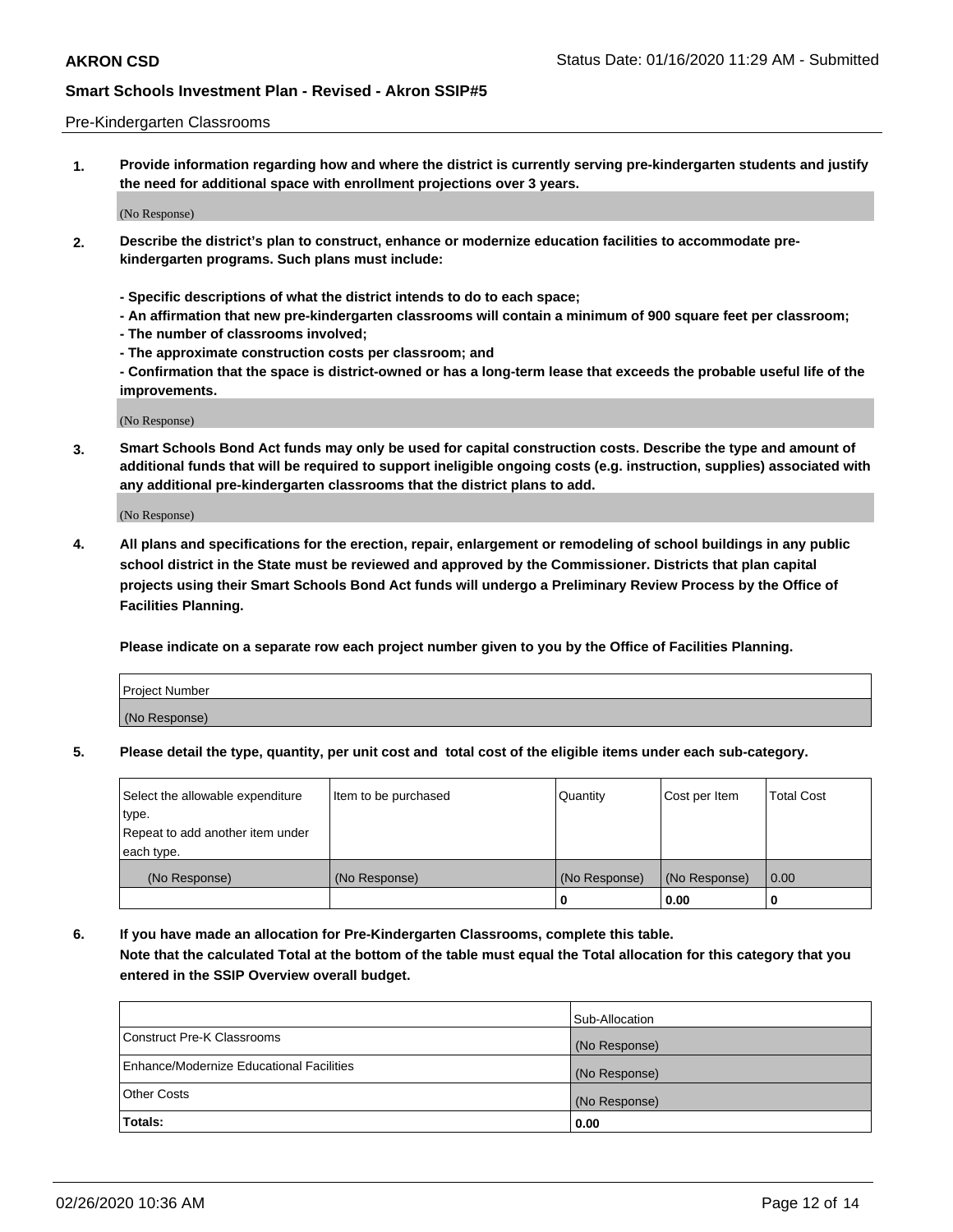Replace Transportable Classrooms

**1. Describe the district's plan to construct, enhance or modernize education facilities to provide high-quality instructional space by replacing transportable classrooms.**

(No Response)

**2. All plans and specifications for the erection, repair, enlargement or remodeling of school buildings in any public school district in the State must be reviewed and approved by the Commissioner. Districts that plan capital projects using their Smart Schools Bond Act funds will undergo a Preliminary Review Process by the Office of Facilities Planning.**

**Please indicate on a separate row each project number given to you by the Office of Facilities Planning.**

| Project Number |  |
|----------------|--|
|                |  |
|                |  |
|                |  |
| (No Response)  |  |
|                |  |
|                |  |

**3. For large projects that seek to blend Smart Schools Bond Act dollars with other funds, please note that Smart Schools Bond Act funds can be allocated on a pro rata basis depending on the number of new classrooms built that directly replace transportable classroom units.**

**If a district seeks to blend Smart Schools Bond Act dollars with other funds describe below what other funds are being used and what portion of the money will be Smart Schools Bond Act funds.**

(No Response)

**4. Please detail the type, quantity, per unit cost and total cost of the eligible items under each sub-category.**

| Select the allowable expenditure | Item to be purchased | Quantity      | Cost per Item | Total Cost |
|----------------------------------|----------------------|---------------|---------------|------------|
| ∣type.                           |                      |               |               |            |
| Repeat to add another item under |                      |               |               |            |
| each type.                       |                      |               |               |            |
| (No Response)                    | (No Response)        | (No Response) | (No Response) | 0.00       |
|                                  |                      | u             | 0.00          |            |

**5. If you have made an allocation for Replace Transportable Classrooms, complete this table. Note that the calculated Total at the bottom of the table must equal the Total allocation for this category that you entered in the SSIP Overview overall budget.**

|                                                | Sub-Allocation |
|------------------------------------------------|----------------|
| Construct New Instructional Space              | (No Response)  |
| Enhance/Modernize Existing Instructional Space | (No Response)  |
| <b>Other Costs</b>                             | (No Response)  |
| Totals:                                        | 0.00           |